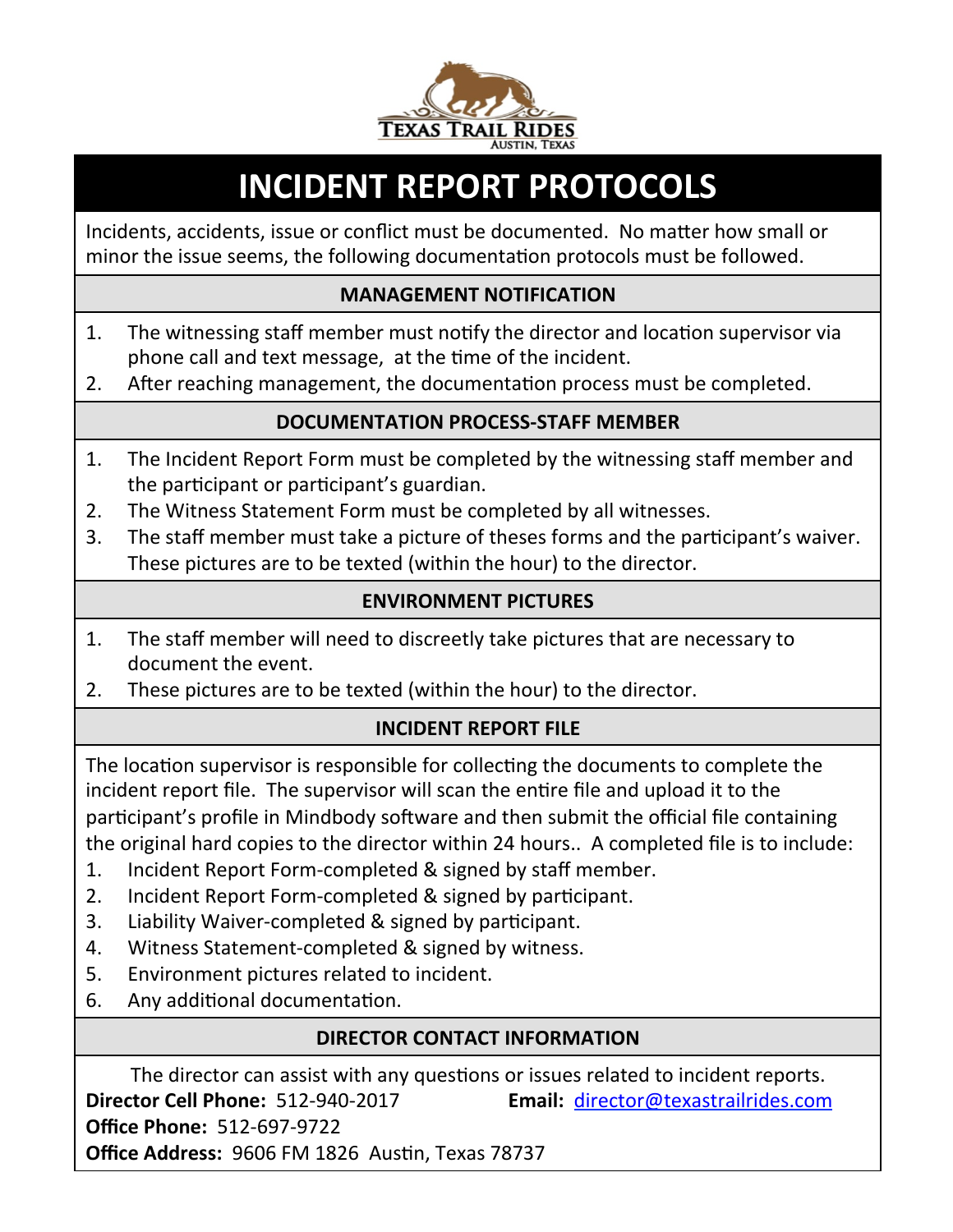# **INCIDENT REPORT FORM**



| <b>Incident Date:</b>                                 | Time:     |                       | <b>Activity:</b>   |                             |  |  |
|-------------------------------------------------------|-----------|-----------------------|--------------------|-----------------------------|--|--|
| <b>Ranch Location:</b>                                |           | <b>Specific Area:</b> |                    |                             |  |  |
| PERSON COMPLETING FORM                                |           |                       |                    |                             |  |  |
| <b>Full Name:</b>                                     |           |                       | <b>Ranch Guest</b> | <b>Staff</b>                |  |  |
| <b>Home Address:</b>                                  |           |                       |                    |                             |  |  |
| <b>Contact Phone:</b>                                 |           | Email:                |                    |                             |  |  |
| PERSON INVOLVED IN INCIDENT                           |           |                       |                    |                             |  |  |
| <b>Full Name:</b>                                     |           |                       | <b>Ranch Guest</b> | <b>Staff</b>                |  |  |
| <b>Guardian Name:</b>                                 |           | <b>Relationship:</b>  |                    |                             |  |  |
| <b>Home Address:</b>                                  |           |                       |                    |                             |  |  |
| <b>Contact Phone:</b>                                 |           | Email:                |                    |                             |  |  |
| <b>INCIDENT DETAILS</b>                               |           |                       |                    |                             |  |  |
| <b>Description of incident:</b>                       |           |                       |                    |                             |  |  |
|                                                       |           |                       |                    |                             |  |  |
|                                                       |           |                       |                    |                             |  |  |
|                                                       |           |                       |                    |                             |  |  |
| Was the individual injured?                           | <b>NO</b> | П                     | <b>YES</b>         | If Yes, describe Injury:    |  |  |
|                                                       |           |                       |                    |                             |  |  |
|                                                       |           |                       |                    |                             |  |  |
| Was medical treatment necessary? $\Box$ NO $\Box$ YES |           |                       |                    | If Yes, describe treatment: |  |  |
|                                                       |           |                       |                    |                             |  |  |
| List witnesses name & contact phone number:           |           |                       |                    |                             |  |  |
|                                                       |           |                       |                    |                             |  |  |
|                                                       |           |                       |                    |                             |  |  |